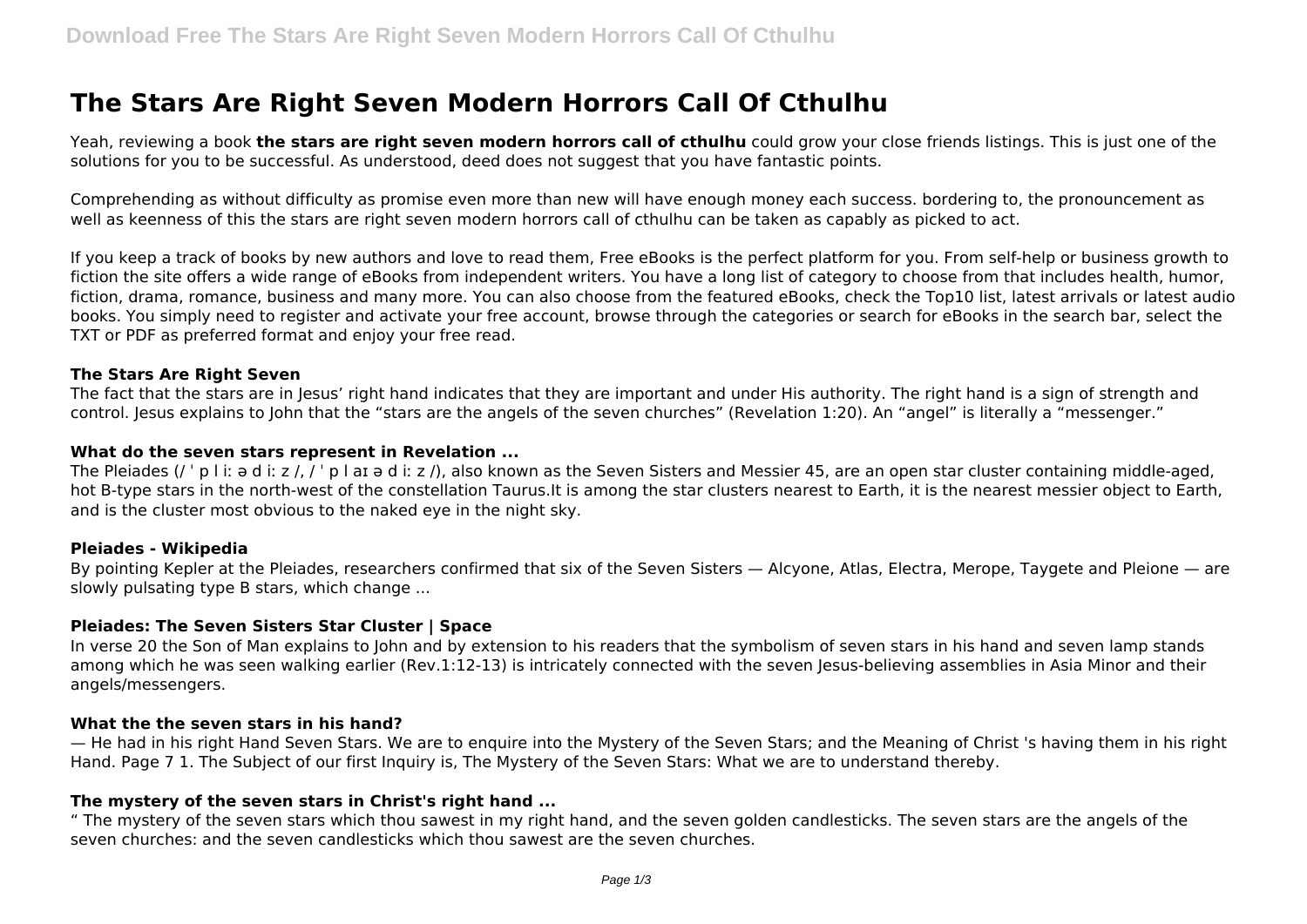## **REVELATION 1:20 KJV "The mystery of the seven stars which ...**

The mystery of the seven stars which you saw in my right hand, and the seven golden candlesticks. The seven stars are the angels of the seven churches: and the seven candlesticks which you saw are the seven churches. American Standard Version the mystery of the seven stars which thou sawest in my right hand, and the seven golden candlesticks.

## **Revelation 1:20 This is the mystery of the seven stars you ...**

John's vision of the Son of Man, which includes an image of Jesus with seven stars in his right hand Seven Stars Luxury Hospitality and Lifestyle Awards , tourism and hospitality awards founded in 2013

#### **Seven star - Wikipedia**

This is the message from the one who holds the seven stars in his right hand, the one who walks among the seven gold lampstands: English Standard Version "To the angel of the church in Ephesus write: 'The words of him who holds the seven stars in his right hand, who walks among the seven golden lampstands. Berean Study Bible

## **Revelation 2:1 "To the angel of the church in Ephesus ...**

The seven stars of Revelation 1:20 are angels according to the Word but there are significant clues that those stars are not what we normally think of as angelic beings. The Seven Stars of Revelation "The mystery of the seven stars which thou sawest in my right hand, and the seven golden candlesticks.

## **What are the Seven Stars of Revelation Chapter 1?**

Revelation 1:20 Parallel Verses [↓ See commentary ↓] Revelation 1:20, NIV: "The mystery of the seven stars that you saw in my right hand and of the seven golden lampstands is this: The seven stars are the angels of the seven churches, and the seven lampstands are the seven churches." Revelation 1:20, ESV: "As for the mystery of the seven stars that you saw in my right hand, and the seven ...

## **What does Revelation 1:20 mean?**

Revelation 2:1 Parallel Verses [↓ See commentary ↓] Revelation 2:1, NIV: "To the angel of the church in Ephesus write: These are the words of him who holds the seven stars in his right hand and walks among the seven golden lampstands." Revelation 2:1, ESV: ""To the angel of the church in Ephesus write: 'The words of him who holds the seven stars in his right hand, who walks among the ...

## **What does Revelation 2:1 mean?**

These are the words of him who holds the seven stars in his right handand walks among the seven golden lampstands.2 I know your deeds,your hard work and your perseverance.

## **Revelation 2-3 NIV - To the Church in Ephesus - "To the ...**

Each of the stars shine over 100 times brighter than the Sun, and to the naked human eye, from anywhere on the globe. At least six stars are visible, while the seventh star is not visible always. There are as many as 1,000 stars in the cluster, the center of which spans 8 light years in diameter.

## **The Incredible Story of the Seven Sisters Constellation ...**

"These are the words of the One who holds [firmly] the seven stars [which are the angels or messengers of the seven churches] in His right hand,